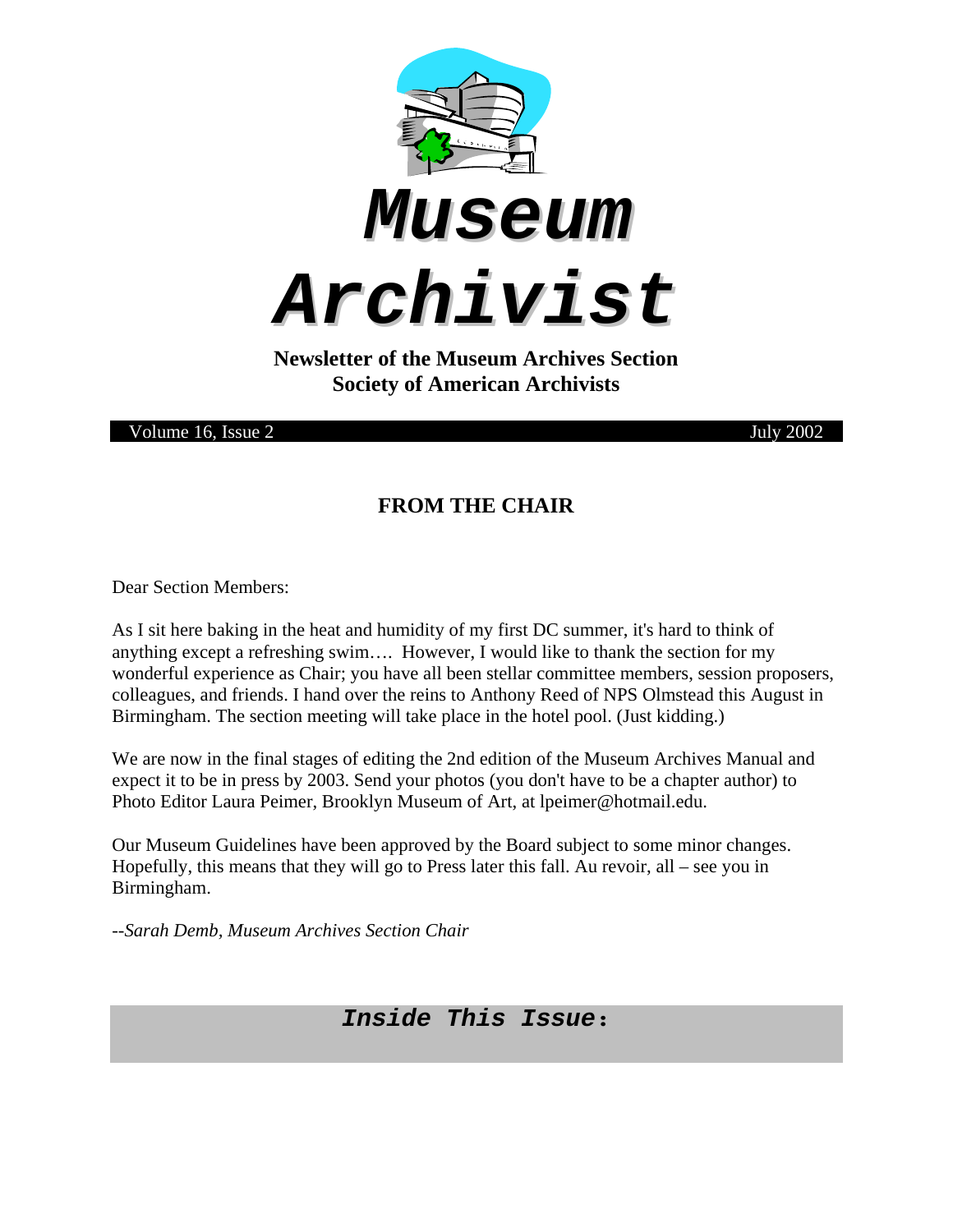| $\bullet$ | <b>SECTION BUSINESS</b>      | Pages |
|-----------|------------------------------|-------|
|           | $1 - 12$                     |       |
| $\bullet$ | NEWS, NOTES, & ANNOUNCEMENTS | Pages |
|           | $13 - 15$                    |       |
| $\bullet$ | EDUCATIONAL OPPORTUNITIES    |       |
|           | Pages 16-19                  |       |
|           | CAREER OPPORTUNITIES         | Pages |
|           | $20 - 26$                    |       |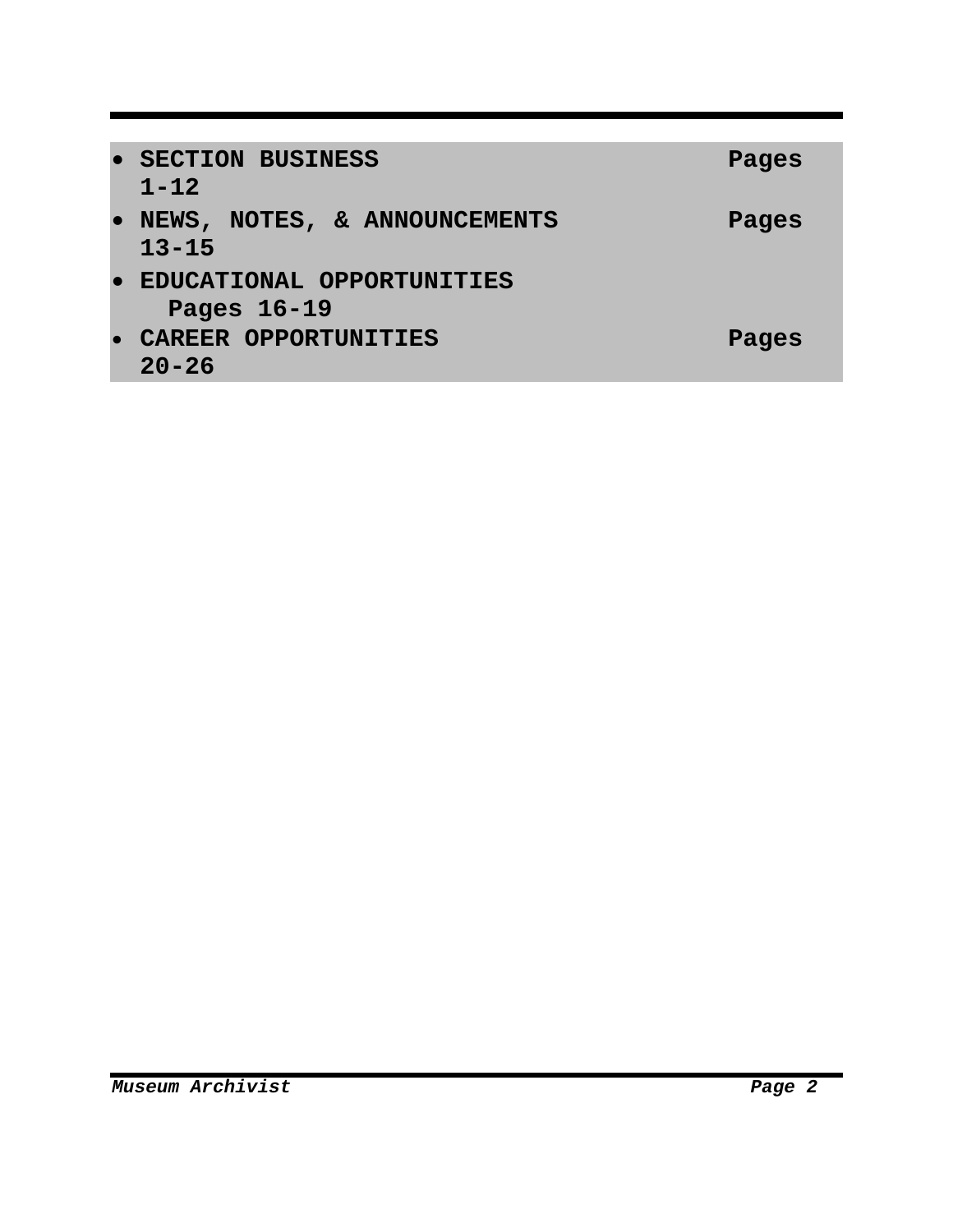*MUSEUM ARCHIVIST* is issued twice a year by the Museum Archives Section of the Society of American Archivists. News items, letters to the editor, and comments from the archives community are welcome. An online version of this newsletter is also available (*see page 3 for details*).

Deadlines for submissions are the  $1<sup>st</sup>$  of June and the  $1<sup>st</sup>$  of December. Please send all submissions to the newsletter editor, Sammie Morris, at Smorris@dm-art.org.

### *SECTION OFFICERS*

#### *CHAIR*

Sarah Demb

National Museum of the American Indian, Smithsonian Institution Phone: 301-238-6624 x6340; Email: dembs@nmaicrc.si.edu

#### *VICE CHAIR/CHAIR ELECT*

Anthony Reed National Park Service, Frederick Law Olmsted National Historic Site Phone:  $617-566-1689$  x242; Email: anthony reed@nps.gov

#### *RECORDING SECRETARY*

Laura Peimer Brooklyn Museum of Art Phone: 718-638-5000 x311; Email: lpeimer@hotmail.edu

#### *NEWSLETTER EDITOR*

Sammie Morris Dallas Museum of Art Phone: 214-922-1375; Email: smorris@dm-art.org

#### *NEWSLETTER PUBLISHER*

Bart Ryckbosch The Art Institute of Chicago Phone: 312-443-4777; Email: bryckbos@artic.edu

### *CONTRIBUTORS*

The editor wishes to thank the following individuals who contributed to this issue: Sarah Demb, Lorraine Stuart, and Bart Ryckbosch.

*Museum Archivist Page 3*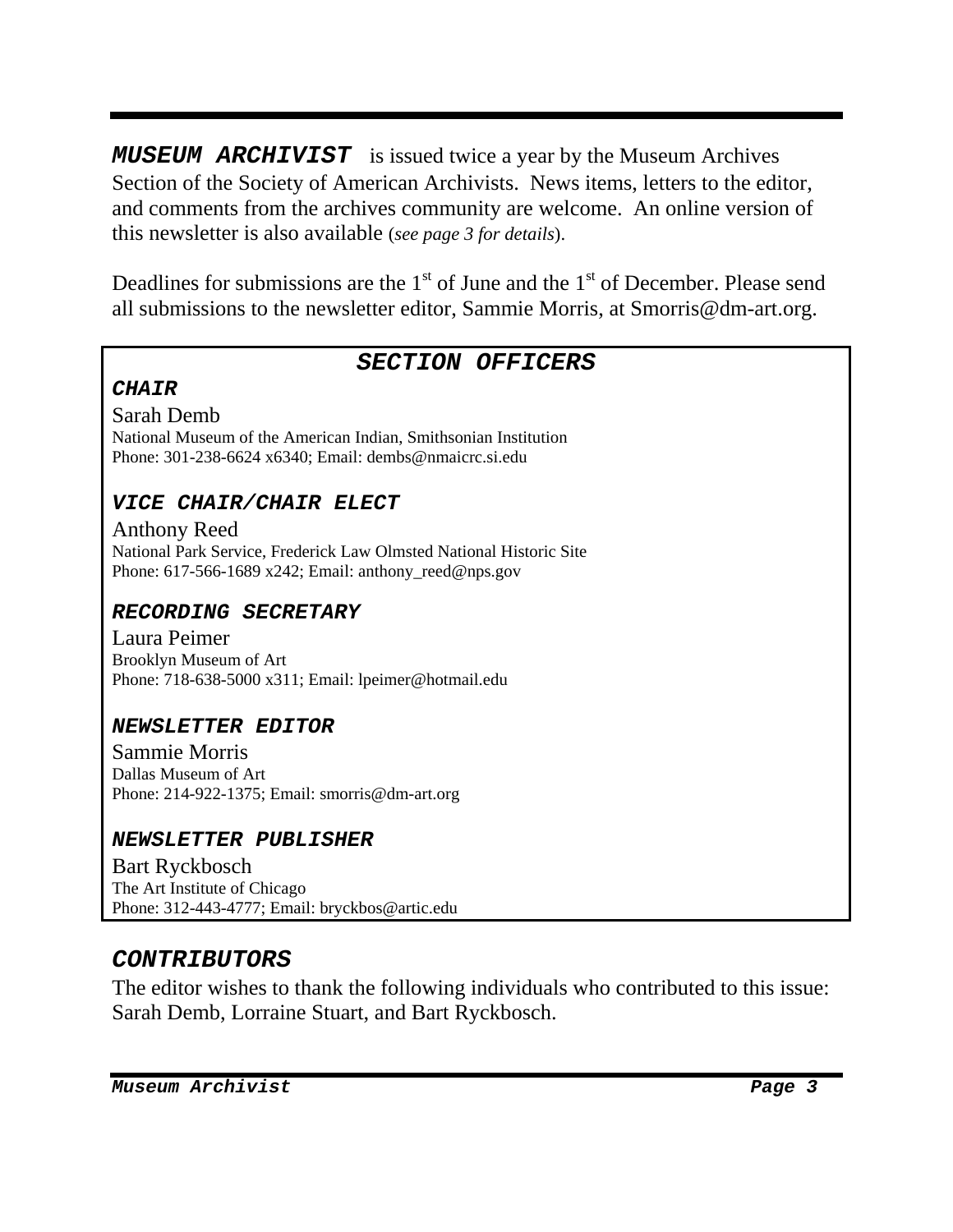

# **GETTING CONNECTED…**

*Access to the Museum Archives Section* 

### *Museum Archivist* **Online**

The newsletter is available online at: <chin.gc.ca/Resources/Forum/e\_forum.html> under "Feature Articles" for 15 days. After 15 days, it moves to "Newsletters" under the heading "Resources."

# **The Museum Archives Listserv**

An individual can join the email distribution list by sending a message to: LISTSERV@SIVM.SI.EDU

Leave the subject line blank, and in the body of the email, type: sub SAAMUS-L@SIVM.SI.EDU [First Name Last Name] //eoj

Messages may be posted to: SAAMUS-L@SIVM.SI.EDU

To unsubscribe, send the following message to **LISTSERV@SIVM.SI.EDU:** signoff SAAMUS-L@SIVM.SI.EDU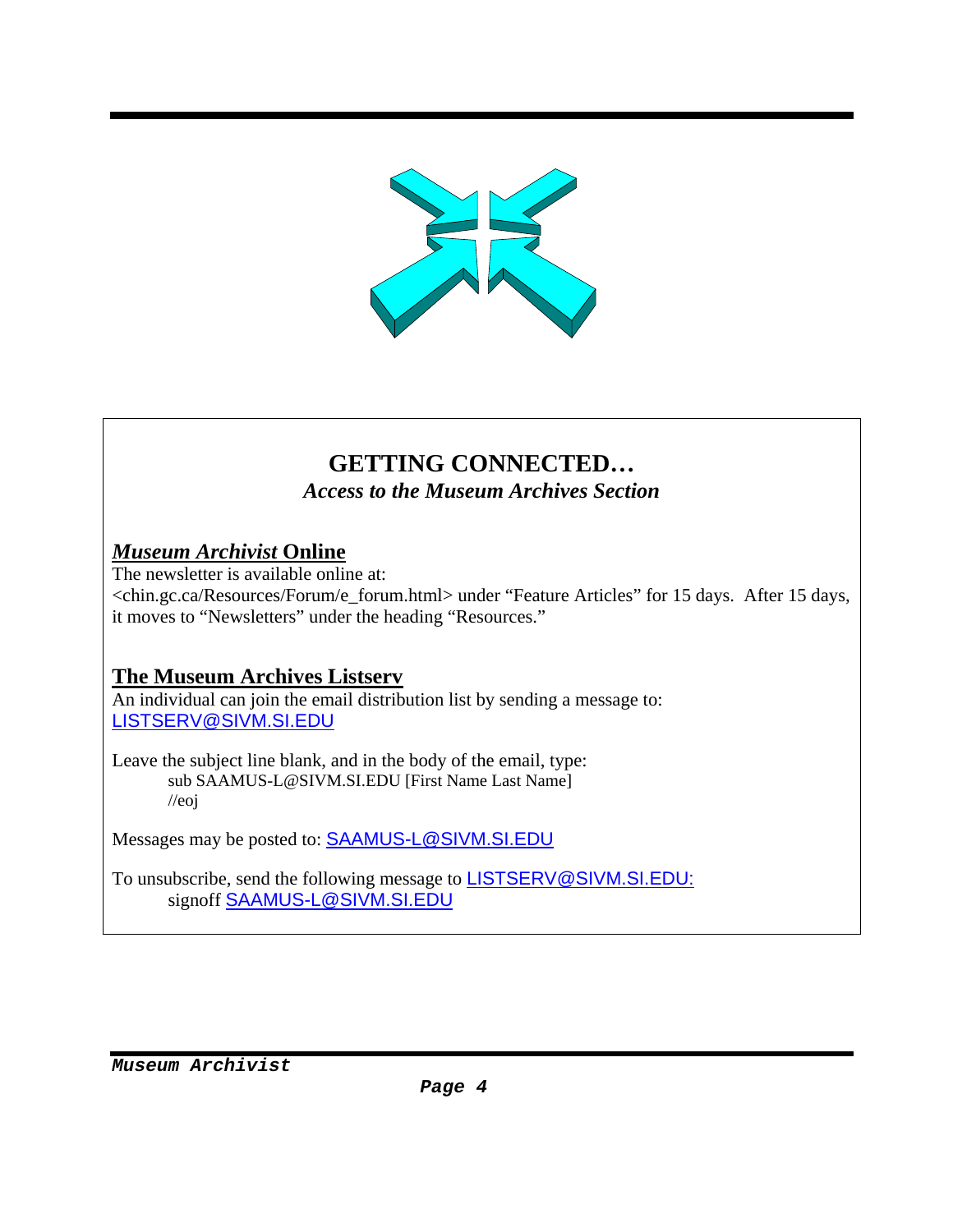### **MUSEUM ARCHIVES SECTION MEETING Society of American Archivists Annual Conference Thursday, August 22, 8am-10am The Sheraton Birmingham Hotel Birmingham, AL**

The Museum Archives Section annual meeting will include updates on section activities and projects such as the Museum Archives Manual, the Museum Archives Directory, the Museum Archives Guidelines and our recommendation on the SAA-ALA Joint Committee on Library-Archives Relationships. Session proposals for SAA 2003 will also be proposed.



#### **WORKING GROUP MEETING MUSEUM ARCHIVES SECTION Society of American Archivists Annual Conference Wednesday, August 21, 1pm-3pm Birmingham, AL**

#### **TOPIC: Artifact Provenance in the Archives—Paper and Electronic Trails**  This year's working group topic will address the roles which museum archives play in making artifact provenance known. Speaker Bernadette Callery, Carnegie Museum of Natural History, and National Park Service archivists will lead a structured discussion based on their experiences linking artifact provenance information in the archives to collections managers and information systems. Bring your art, history, science and other museum perspectives.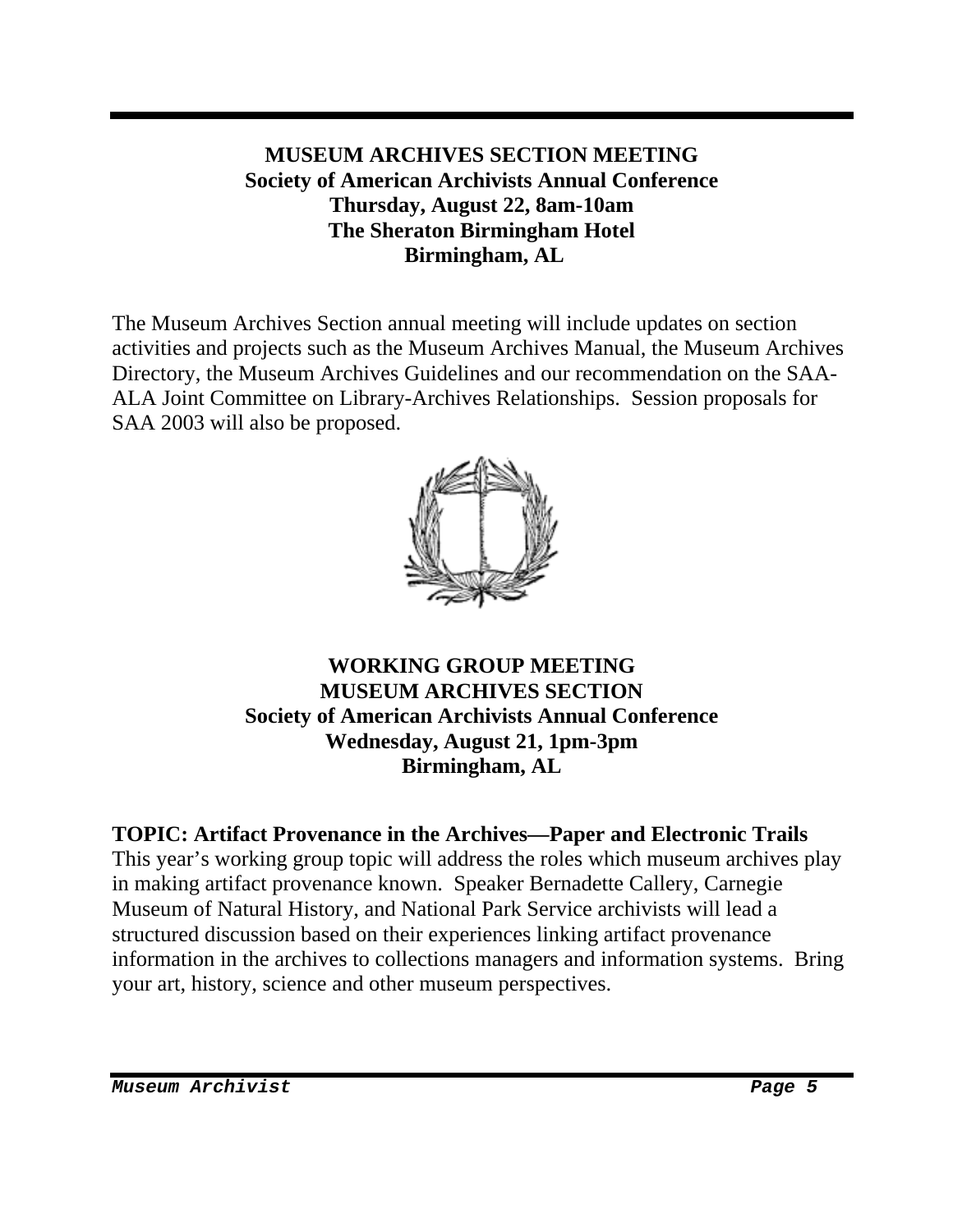

### **MFA, H Archives Welcomes New Staff**

In April, Jill H. Wood joined the staff of the Museum of Fine Arts, Houston Archives as Processing Archivist. Jill obtained a B.F.A. and a Masters in Library and Information Science from the University of Texas at Austin. She has come to the MFA, H from UT's Harry Ransom Humanities Research Center and has worked as a consultant for the Amigos Library Services' Department of Imaging and Preservation. While in graduate school, Jill completed an internship at the MFA,H Archives.

#### **DMA Archives Receives Conservation Grant**

In May, the Dallas Museum of Art Archives received a \$1,000 grant from the Dallas Association of Young Lawyers Foundation to hire a professional conservator to repair and restore 10 founding documents for the Museum, early Museum exhibition catalogues, the Museum's first acquisitions logs, and select early printed material. Grant funds will be used to prepare archival materials for use in the DMA's centennial celebration activities and exhibitions in 2003.

#### **TAM Offering Session on Museum Archives**

The Texas Association of Museums will present a session on Museum Archives at their annual conference in Houston in March 2003. Section members Lorraine Stuart and Sammie Morris have been asked to participate as speakers for the session, which is being planned by Carolyn Spears of the Stone Fort Museum in Nacogdoches and chaired by Rebecca Huffstutler, Curator of Archives and Registrar for the Witte Museum in San Antonio. The session will address how archival records differ from other museum records, how long certain types of records should be kept, the goals and functions of a museum archives, steps for getting started, justification for a museum archives, and archives policies and procedures.

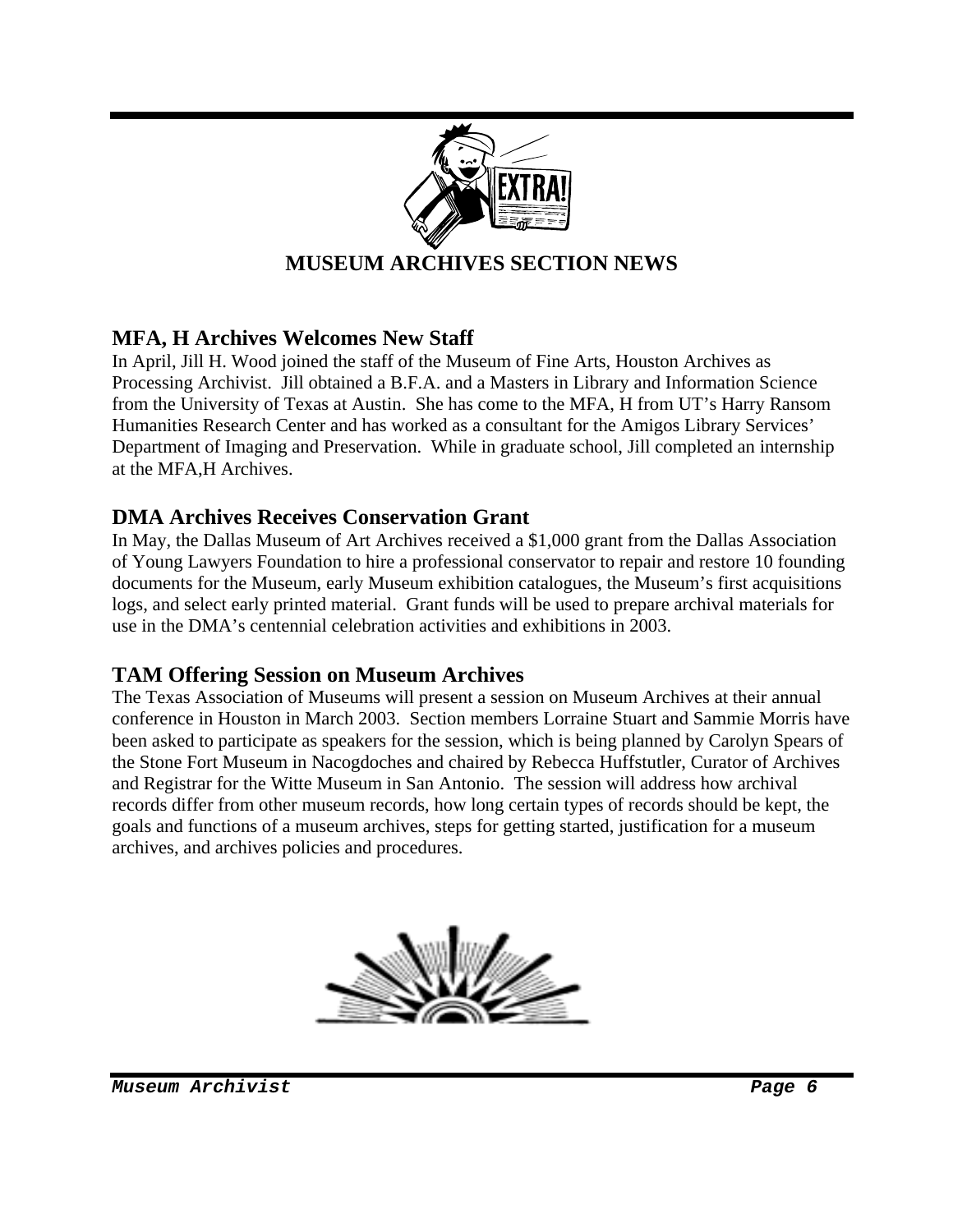

### **NARA Develops New General Records Schedule**

As required by statute (44 U.S.C. 3303a(d)), the National Archives and Records Administration (NARA) issues General Records Schedules (GRS) to provide disposal authority for temporary administrative records common to several or all agencies of the Federal Government. The GRS include records relating to civilian personnel, fiscal accounting, procurement, communications, printing, and other common functions.

NARA has developed a new General Records Schedule, Information Technology Operations and Management Records, to provide disposal authority for certain administrative records generated in or acquired by agency components responsible for developing and operating network infrastructure and systems.

NARA invites public comments on this proposed new general records schedule, as required by 44 U.S.C. 3303a(a). Because of the widespread interest in the management of electronic records, NARA is publishing the full text of the schedule with additional information on each item. The proposed rule is in the June 27, 2002 Federal Register at page 43350. Comments are due on August 26, 2002.

A link to the proposed records schedule is available at: http://www.archives.gov/about\_us/opportunities\_for\_comment/opportunities\_for\_comment.html

#### **NHPRC Reissues Call for Fellowship Applications**

The National Historical Publications and Records Commission (NHPRC) is reissuing its call for applications for the 2002-2003 academic year from archival professionals interested in applying for the NHPRC Fellowship in Archival Administration.

The Commission views the fellowship as an opportunity for professional archivists with two to five years experience to gain new or additional experience with archival administrative procedures and problems. The fellow will participate in a wide variety of archival administrative experiences, as well as formal management or supervisory training, during the nine to twelve months the fellow will be associated with the program.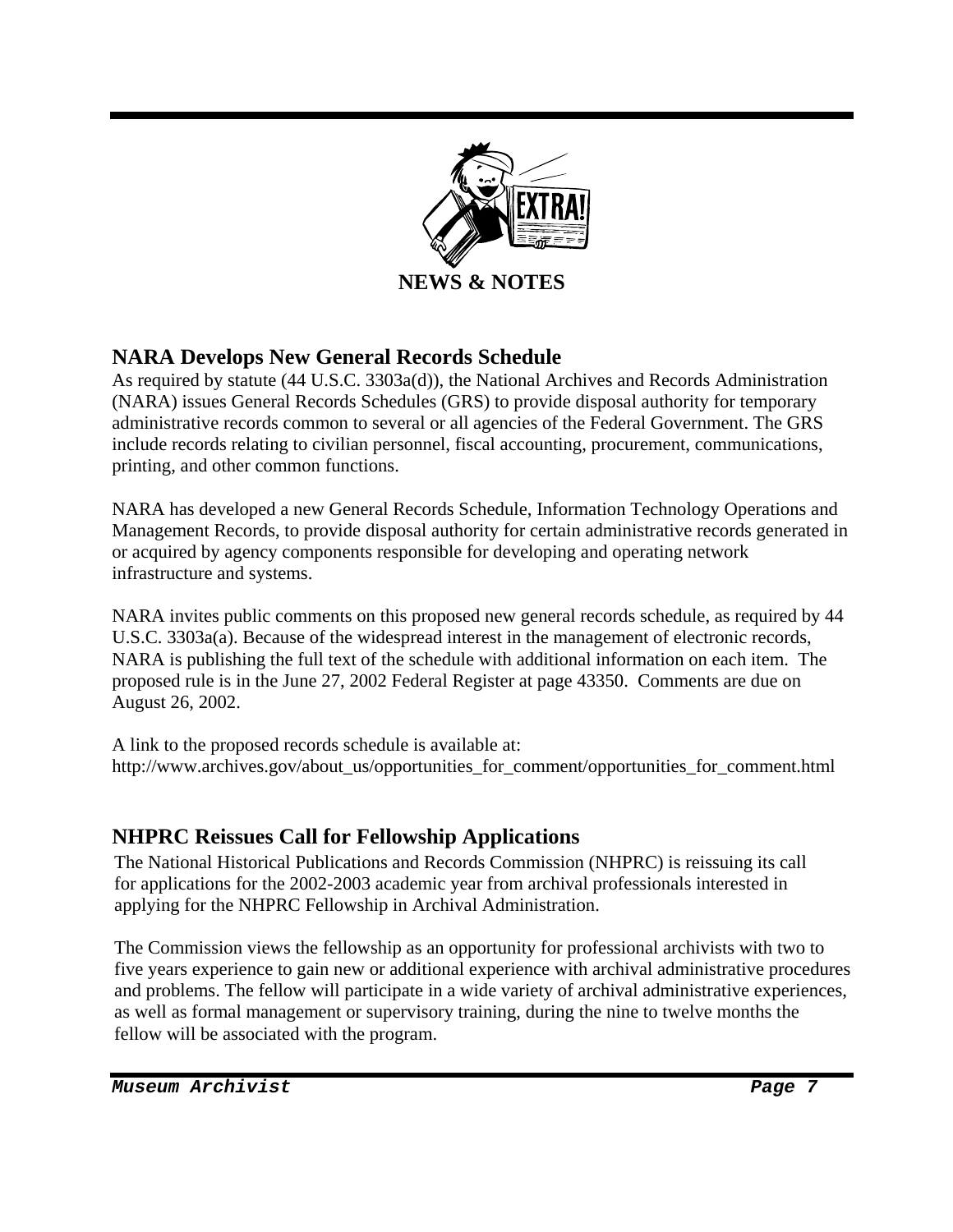The fellow's stipend is \$35,000, with a benefit payment of \$8,750. Host institutions are awarded \$1,500, to interview prospective applicants and to use for the fellow's professional travel during the fellowship year. Applications should be received by July 31, 2002.

The host institution for the year 2002-2003 is the Jacob Rader Marcus Center of the American Jewish Archives (AJA) in Cincinnati, Ohio. Located on the Cincinnati campus of Hebrew Union College, the AJA preserves nearly 8,000 linear feet of records relating to American Jewish history. Those interested in reading more about the history of The Marcus Center and the holdings of the AJA are encouraged to visit its website: www.americanjewisharchives.org.

The Commission encourages those interested to contact the Commission staff to discuss their applications. Application forms are available from: National Historical Publications and Records Commission, National Archives and Records Administration, room 111, 7th and Pennsylvania Ave. NW Washington, D.C 20408.

The forms are also available on the Commission's web-site: http://www.archives.gov/nhprc\_and\_other\_grants/education\_programs/education\_programs.html

Applications may also be sent directly to Ms. Ina Remus, The Jacob Rader Marcus Center of the American Jewish Archives, 3101 Clifton Ave., Cincinnati, OH 45220.

For further information, please contact Michael T. Meier of the Commission staff at (202) 501- 5610, ext. 252 or e-mail at: michael.meier@nara.gov

# **Arts Group Issues Economic Report**

According to a report issued June 10, 2002 by Americans for the Arts, a Washington-based advocacy group for arts organizations, the arts community generates \$134 billion in economic activity annually and employs some 4.85 million full-time-equivalent jobs. Arts activities also generate a total of \$24 billion in tax revenue. The report, "Arts and Economic Prosperity: The Economic Impact of Nonprofit Arts Organizations and Their Audiences" suggests that arts and humanities activities are a far more significant contributor to prosperity than previous believed. For more information about the report, visit: http://www.artsusa.org/EconomicImpact/.

# **CUSTARD Creates Statement of Principles for Archival Description**

The third meeting of CUSTARD (Canada-US Task Force on Archival Description) was held in Washington, D.C. on 26-28 April 2002. The group is developing rules for the description of archival holdings, which reconcile RAD and APPM within the structure of ISAD(G) and ISAAR(CPF). It is also expected that the resulting standard will form the basis of a content standard for EAD.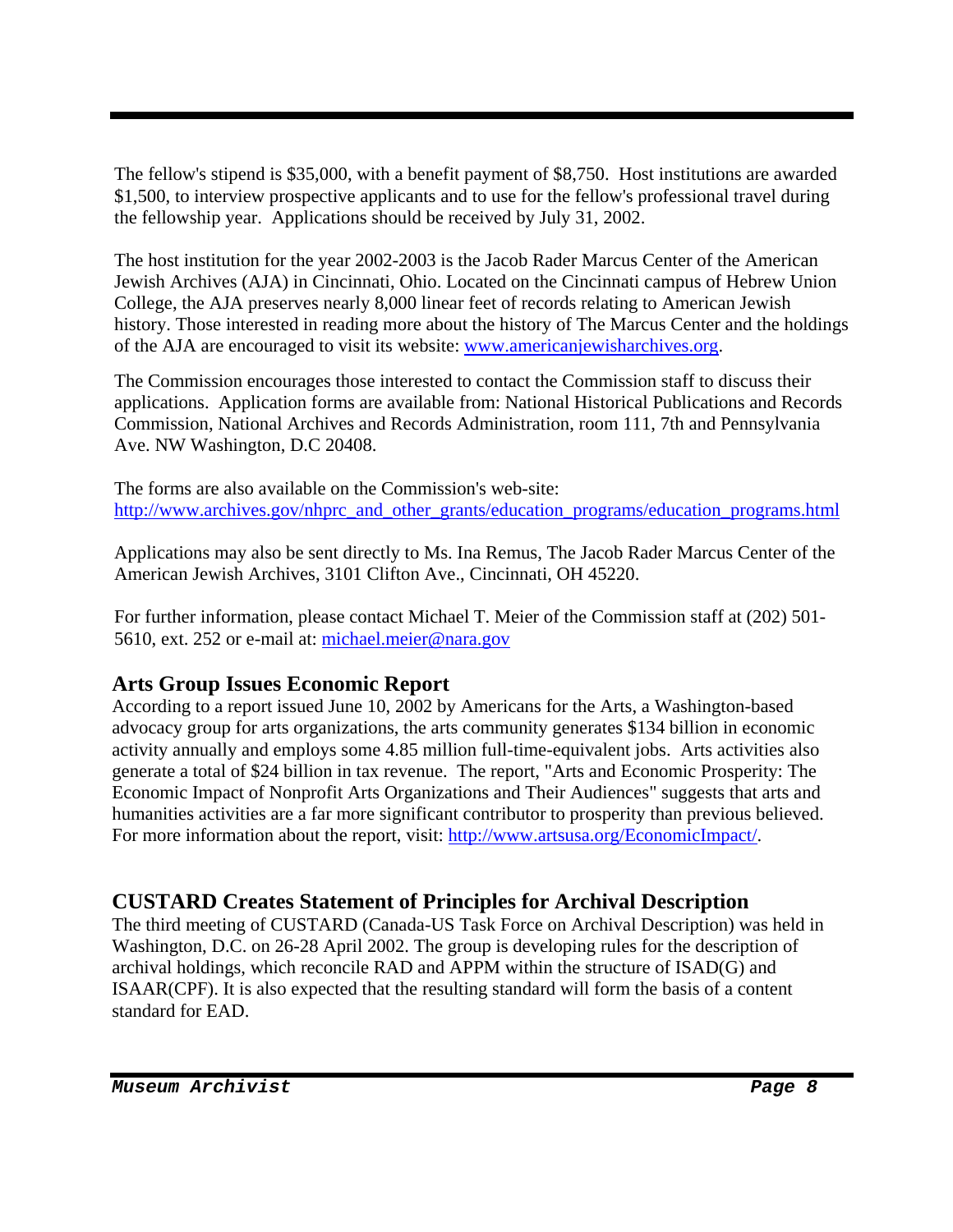The production of this new standard is a joint effort of the Society of American Archivists and the Canadian Council on Archives. Funded by a grant from the National Endowment for the Humanities, the work will be accomplished through the efforts of a Steering Committee, an Editor/Project Manager, and an editorial and consultative group, consisting of equal representation from Canada and the U.S.

Since the second meeting in December, the Editor/Project Manager has prepared a Statement of Principles (now available on the SAA and CCAD websites), successive revisions of key elements for the description of archival materials, and a first draft of the principal sections relating to archival authority records (an introduction, choice of access points, and the administrative/ biographical history).

Much of the third meeting was spent reviewing drafts of the Title and Date elements, which are required elements in archival description. In the course of this review, the group made a number of key decisions regarding the structure of the rules for all elements. Each element will be organized in four parts: Introduction (including purpose, scope and sources of information), general rules (including rules for describing artificial collections where required), media-specific rules (where required), and specialized rules, which are used only occasionally (where required).

After reviewing a draft of key sections of the rules for archival authority records, the group revisited its earlier decision to present the rules in three parts. Instead the rules will be presented in two parts: rules for describing material, and rules for archival authority records. The rules for the formation of authorized names for persons and corporate bodies will remain very similar to those in AACR2.

The group also discussed a number of ways of working toward an established and secure process for ongoing maintenance of the new standard.

It is expected that a complete draft of the rules will be available for comments by the community in June 2003. Once comments from the community are reviewed, final changes to the standard will be incorporated and the publication process will occur. It is expected that the published standard (tentatively titled *Describing Archives: A Content Standard*) will be available in early 2004.

Further information may be obtained from Kris Kiesling of the SAA Standards Committee (kiesling@mail.utexas.edu) or Bob Krawczyk of the Canadian Committee on Archival Description (archivist@sympatico.ca).

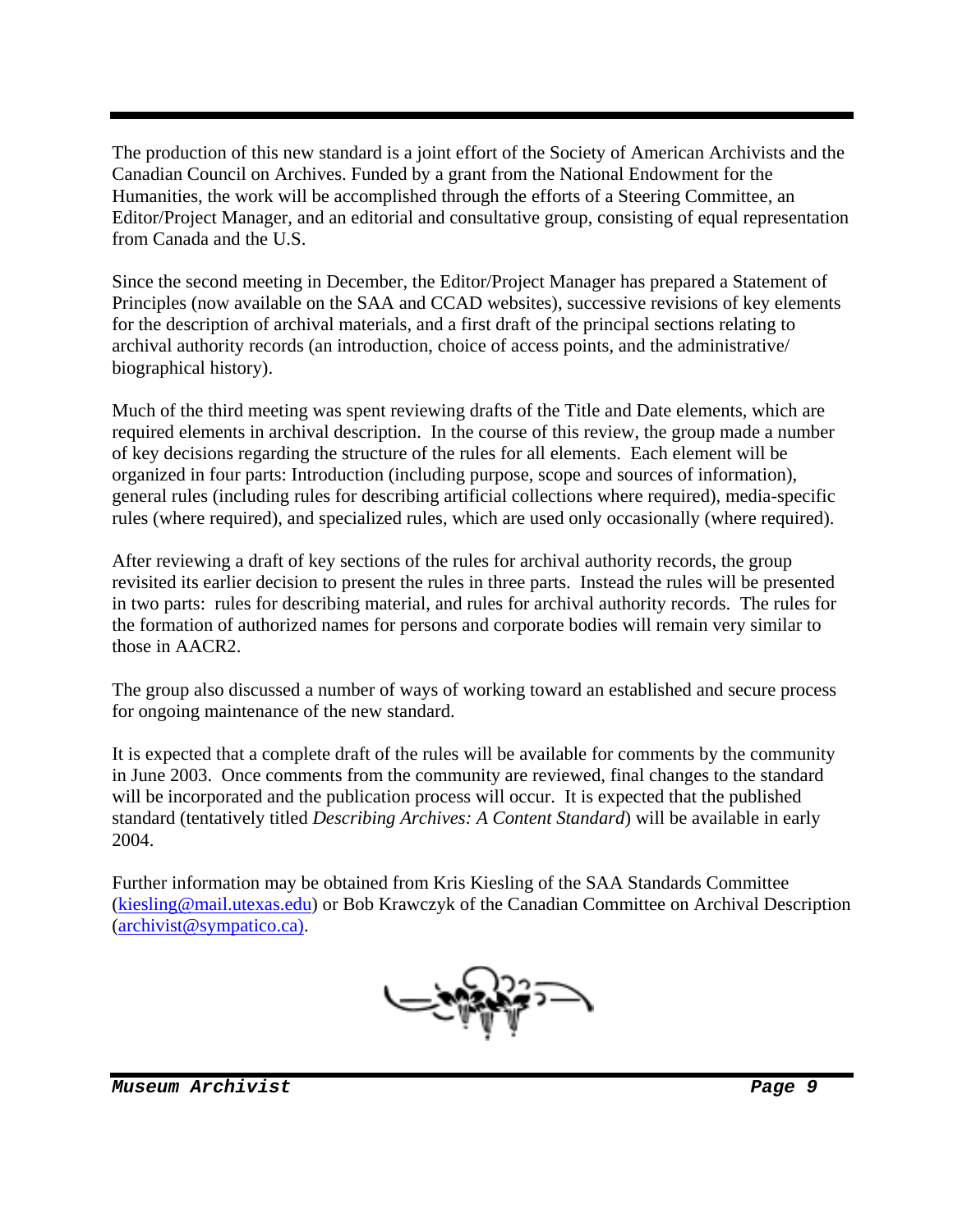

# **EDUCATIONAL OPPORTUNITIES**

#### **Museums, Libraries and Archives: Summer Institute for Knowledge Sharing**  UCLA/Getty, July 29-August 1, 2002, Los Angeles

The fourth annual Summer Institute for Knowledge Sharing is an intensive four days of instruction and dialogue for professionals involved in creating, sharing, and preserving electronic information in museums, libraries, archives, and other cultural heritage institutions. Invited are information specialists, registrars, librarians, archivists, curators, researchers, and educators with responsibility for managing and disseminating collections information on line. Participants attend sessions in which they work closely with leading professionals, UCLA professors, and fellow attendees from around the United States and abroad. Through a combination of lectures, group discussions, and exercises, participants will be immersed in the issues and decision points that institutions face in the acquisition, management, and preservation of digital collections. Special attention will be paid to the increasing convergence between, and contributions of, museum, library, and archive perspectives in the digital environment. Sessions will include:

- *Introduction to Collections Digitization Projects*
- *Funding Challenges, Strategies and Opportunities*
- *Thinking Through Digitization Projects: Planning, Users, and Usability*
- *Creating Digital Resources: Tools and Methods for How We Work Today, Metadata and Vocabularies*
- *Improving Collaborations Using Appreciative Inquiry*
- *Managing Collections Digitization Projects: Workflow, Asset Management, and Preservation*

In addition to coursework, participants will take part in a number of events designed to complement their workshops including, an introductory continental breakfast, collegial luncheons, an opening night reception, time to visit to the J. Paul Getty Museum, and a closing reception at the Getty Center. Sessions and events will be held on the UCLA campus, July 29-31, and at the Getty Center, August 1.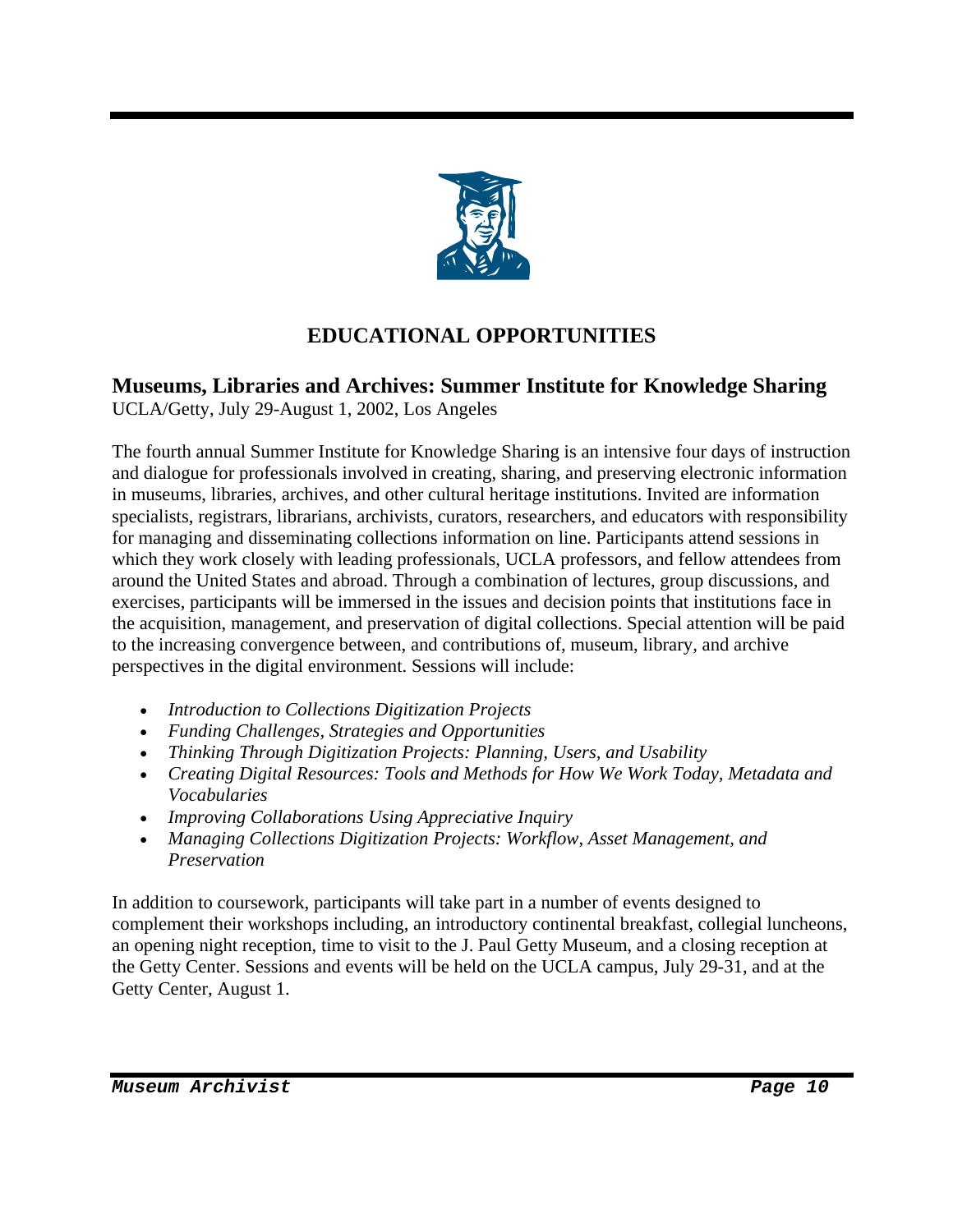Registration Fees: \$750 (by June 30, 2002); \$850 (after June 30, 2002). For more information go to: http://dlis.gseis.ucla.edu/si.

### **Managing Preservation: A Series of Five Coordinated Workshops Presented by the Northeast Document Conservation Center**

NEDCC has designed a cycle of workshops to provide systematic preservation training to staff of small to mid-sized museums, historical organizations, archives, libraries, and records repositories. As a series, the workshops will provide the information needed to design, implement, and maintain an effective preservation program for documents, books, photographs, and other paperbased materials. The program is designed for the full-time professional with part-time preservation responsibilities. Institutions may be small to mid-sized archives, museums, historical organizations, records repositories, or public, academic, or special libraries with paper-based materials of enduring value for research. The series is not designed to address the specific needs of general circulating collections or large academic research libraries. Topics include Fundamentals of Preservation (September 11-13, 2002); Collections Maintenance (December 11- 13, 2002); Emergency Preparedness (March 26-28, 2003); Preservation Technologies (June 5-6, 2003); and Preservation Administration (September 11-12, 2003).

Faculty include Steve Dalton, NEDCC's Director of Field Service; Lori Foley, NEDCC's Field Service Representative; Jane Hedberg, Preservation Program Officer, Harvard University Library; Janet Gertz, Columbia University; Wes Boomgaarden, Ohio State University Libraries; Barbara Lilley, New York State Library.

The cost of the full series is \$600. Each participant is expected to attend all sessions. Lunches will be provided. Transportation, lodging, and other meals are the responsibility of participants. Full payment is required upon notification of acceptance. All sessions will be held at NEDCC's facility in Andover, Massachusetts. If you require accommodations, a block of rooms has been reserved for each session at the Andover Inn (978- 475-5903), approximately 2 miles from NEDCC. Participants are responsible for their own reservations. The Managing Preservation series is limited to twenty participants selected based on their applications. Application information and a more detailed agenda are posted on NEDCC's web site at  $\leq$ www.nedcc.org $\geq$ .

 If you have questions, contact Lori Foley, <lfoley@nedcc.org>, at the Northeast Document Conservation Center, 100 Brickstone Square, Andover, MA 01810; 978 470-1010.

### **SOLINET Summer Preservation Workshops**

#### **DISASTER PREPAREDNESS AND RECOVERY**

Tuesday, August 20, 2002 at Roanoke City Public Library, Roanoke, VA, 9:00 am - 4:00 pm.

Libraries and archives are vulnerable to a variety of disasters ranging from fires and flooding to roof leaks and mold outbreaks. To prevent unnecessary loss of materials, librarians and archivist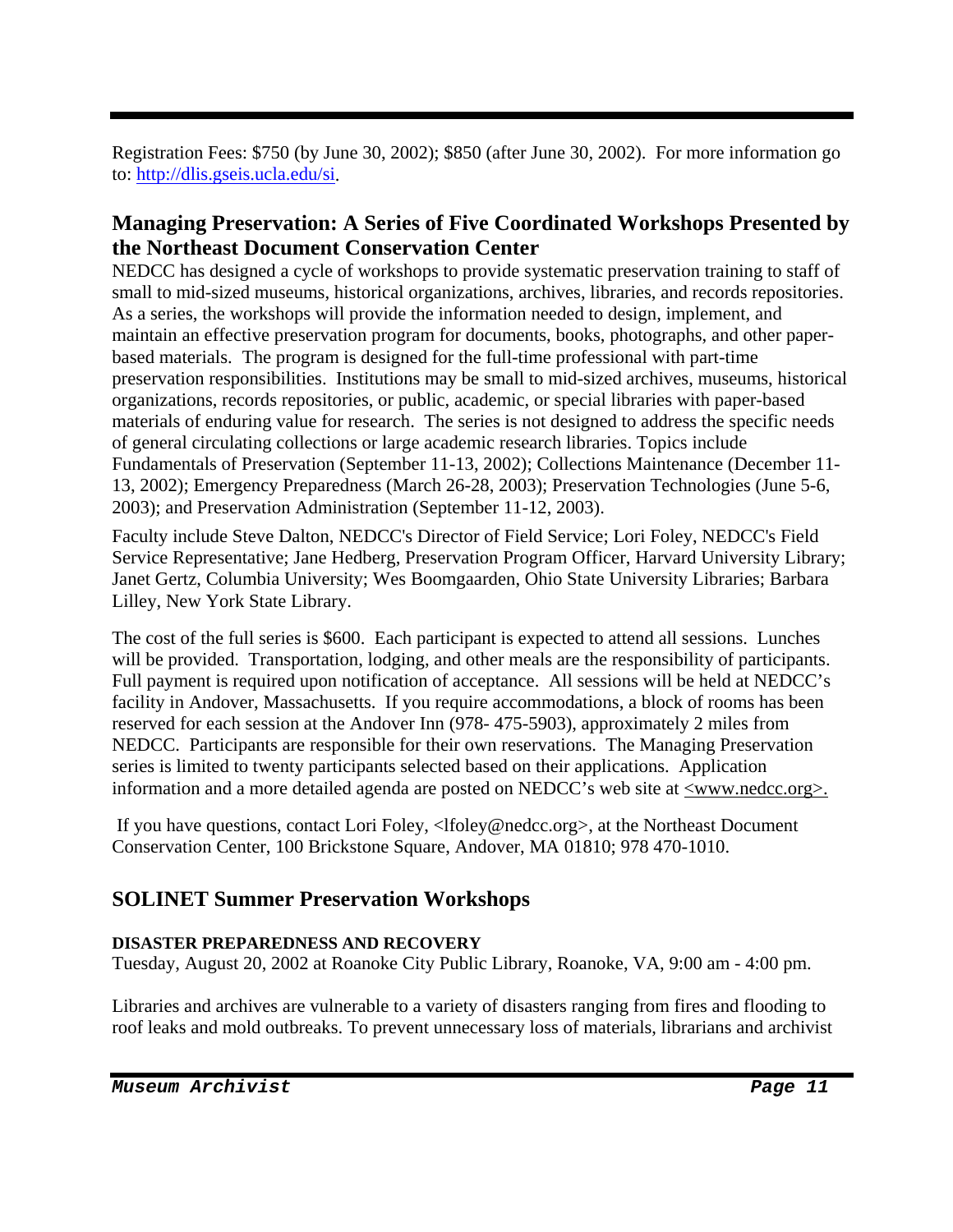must be prepared to handle both minor incidents and large scale emergencies. Through lecture, group exercises, and demonstration, this workshop will provide the training necessary to plan, organize, and execute a disaster plan and salvage operation.

Cost is \$105 SOLINET members (\$95 early bird, \$130 late registration); \$145 Non-SOLINET members (\$135 early bird, \$165 late registration). Any institution within Virginia qualifies for the member rate.

#### **PRESERVATION MICROFILMING: THE SILVER STANDARD**

Monday-Tuesday, September 16-17, 2001 at the University of Kentucky, Lexington, KY from 8:30am - 5:00 pm. Optional Q&A session until 6:30 on Monday.

Libraries continue to be challenged by crumbling 19th century book and paper collections. Digital technology is the choice to enhance access, but the Council on Library Information Resources considers preservation microfilming "the gold standard" for preserving the intellectual content of brittle, endangered materials. The two-day session will cover planning projects, selection and preparation for filming, microfilm technology and equipment, standards and quality control including demonstration and hand-on activities.

This workshop is designed for staff in all types of libraries and archives who manage or work with microfilming projects, preservation administrators, and collection managers.

Cost is \$195 SOLINET members (\$185 early bird, \$220 late registration), \$235 Non-SOLINET members (\$225 early bird, \$260 late registration. Price includes lunch on both days. Any institution within Kentucky qualifies for the member rate.

### **Archive Impact Presents: Visual Indexing and the Basics of Media Asset Management (MAM) Workshop**

Wednesday, July 31, 2002 Michigan Building, 220 Bagley, Detroit MI 48226.

#### http://www.archiveimpact.com/workshops/index.htm

Morning Session: Visual Indexing

The strength of an organizational system lies in the accuracy of its descriptive terms and categories. Participants will walk away with an understanding of how to analyze still and motion imagery. Attendees are encouraged to participate in the intensive work groups and experience for themselves the different ways that people see the same imagery. You will learn to reach consensus and consistency through thought provoking group discussion.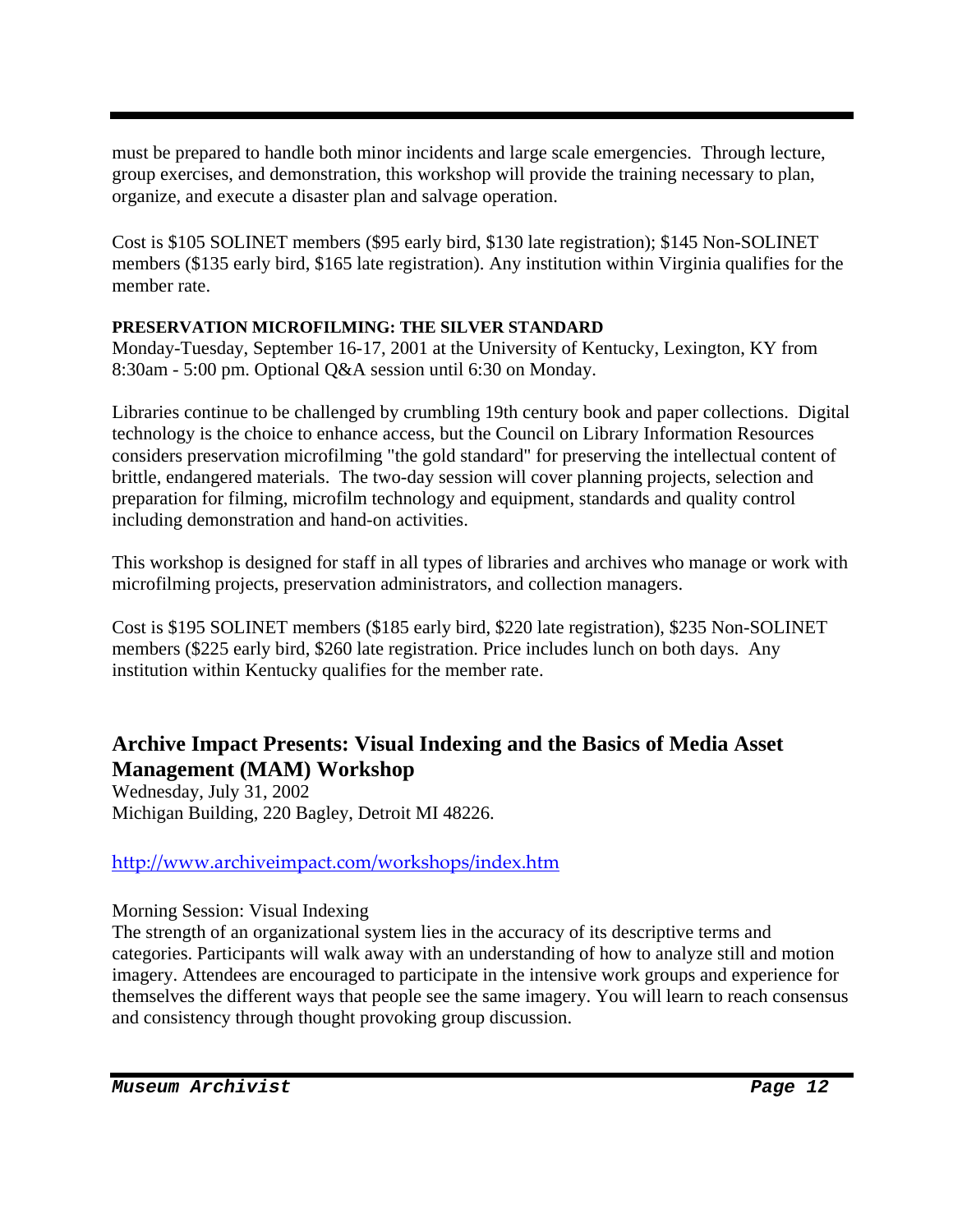Afternoon Session: The Basics of Media Asset Management

Choosing a computer system to manage your digital assets is a complex process. Participants will learn common terminology, how to pick a MAM tool and what to expect from a MAM vendor. Attendees will see an overview of features and compare various systems. The workshop promises theory, practice, and discussion.

If coming from out of town, you may elect to stay at The Atheneum Suite Hotel 1000 Brush Street, located in Detroit's historic "Greektown." Reservations can be made at 800-772-2323. Other places of interest in walking distance include the Fox Theater, Detroit Opera House, and the Renaissance Center.

Early registration\* Whole Day \$275.00 Early registration\* Visual Indexing \$160.00 Early registration\* Basics of MAM \$150.00 Late registration and on-site Whole Day \$325.00 Early registration\* for two or more people of the same organization Whole Day \$225.00 per person Late registration and on-site for two or more people of the same organization Whole Day \$300.00 per person

\*Early registration deadline: July 22, 2002. Any registrants after this date are subject to pay late registration. Lunch is included with morning and whole day sessions.

To register, call 313-879-0044 ext. 201 or go to the Archive Impact website and download a printable/faxable form http://www.archiveimpact.com/workshops/index.htm

### **3-Day Course in Document Imaging and Document Management Summer 2002, Fall 2002**

This document management and document imaging course is available free for self-study on the Internet in the form of these whitepapers and slides, which are available at [http://www.ArchiveBuilders.com/whitepapers]. The in-person course is free to graduate students in library science and to persons traveling from Africa. If you would like to attend in person, the course is taught as a three day class four times per year in the Los Angeles area; with details at the website above.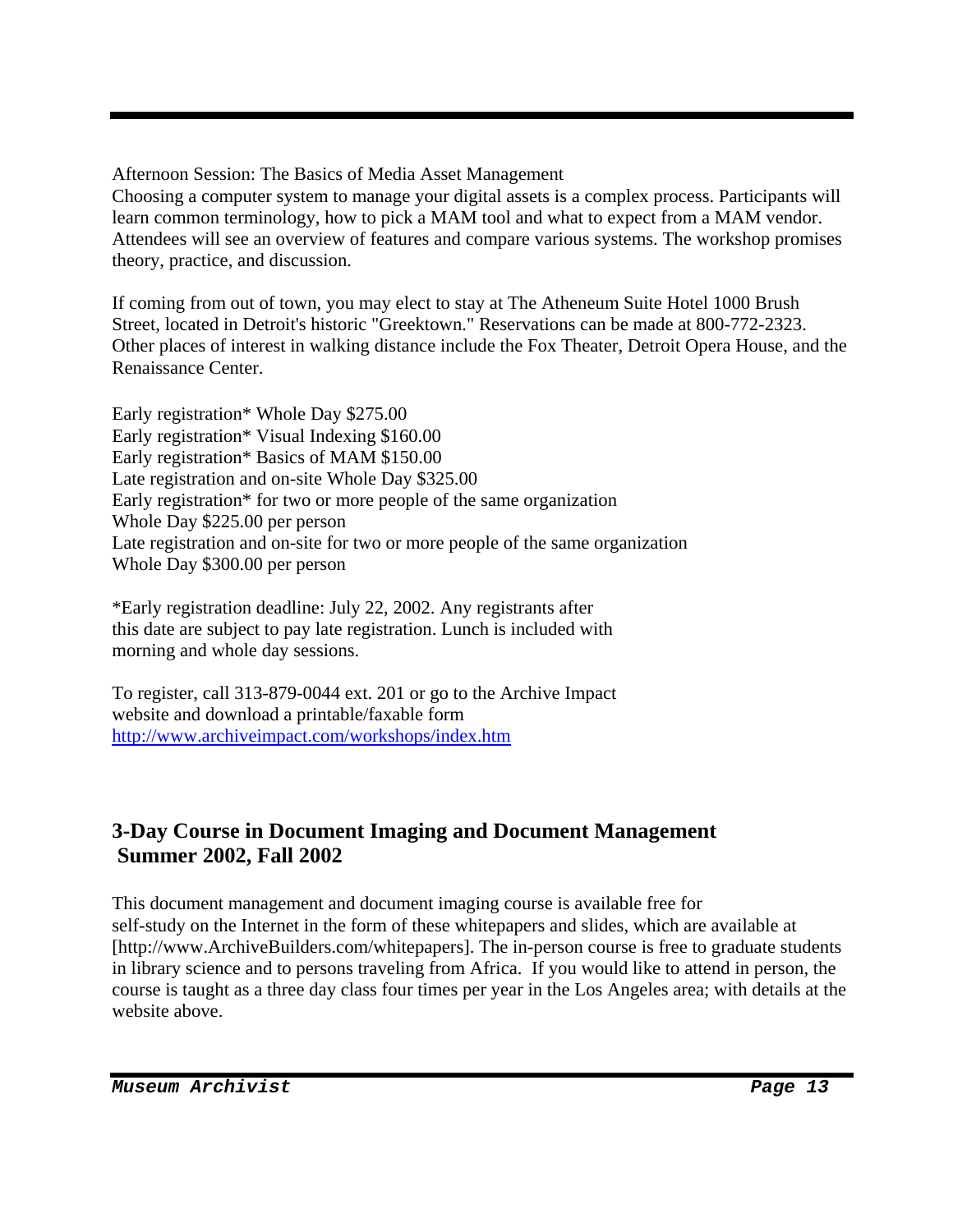This course is designed to assist managers to be more effective in bringing the immediate and long term benefits of document imaging and document management to their organizations and to their organizations' clients, customers, and constituents. Students will gain an understanding of how document imaging can be used and managed in both small and large-scale organizations. Students will learn about the technology of scanning, importing, transmitting, organizing, indexing, storing, protecting, searching, retrieving, viewing, printing, preserving, and authenticating documents for document imaging systems, and archives. System design issues in hardware, software, networking, and workflow will be covered. Emerging technologies such as the DVD Digital Video Disc, HDTV (High Definition TV), and very high speed Internet, intranet, and extranet links, Internet protocol stacks, and Internet 2 will be presented. This course is designed for nontechnical professionals. Several system designs will be done based on system requirements provided by the students. There is no hands-on use of scanning equipment. The course is designed to improve the ability of non-technical managers to participate in, and to direct, technical discussions. Instructional techniques include storytelling, iconic objects, and videos. Interaction between students is considered an important part of the learning experience.

Instructor: SteveGilheany@ArchiveBuilders.com, BA CS, MBA, MLS Specialization in Information Science, CDIA (Certified Document Imaging System Architect), CRM, Sr. Systems Engineer, 20 years of experience in digital document imaging.

The next class is Friday, July 26, 2002, 8:00 AM to 6:00 PM, Saturday, July 27, 2002, 8:00 AM to 5:00 PM, and Sunday, July 28, 2002, 8:00 AM to 5:00 PM at the downtown Los Angeles Marriott Hotel, Conference Room 312. There will also be a free visit to an archives and records center on Monday, July 29, 2002, 8:00 AM to 11:00 AM. Beginning and ending times may change slightly. See the website for the course description and location.

Sample course materials are available at: http://www.ArchiveBuilders.com

Steve Gilheany, CRM Contact: SteveGilheany@ArchiveBuilders.com http://www.ArchiveBuilders.com